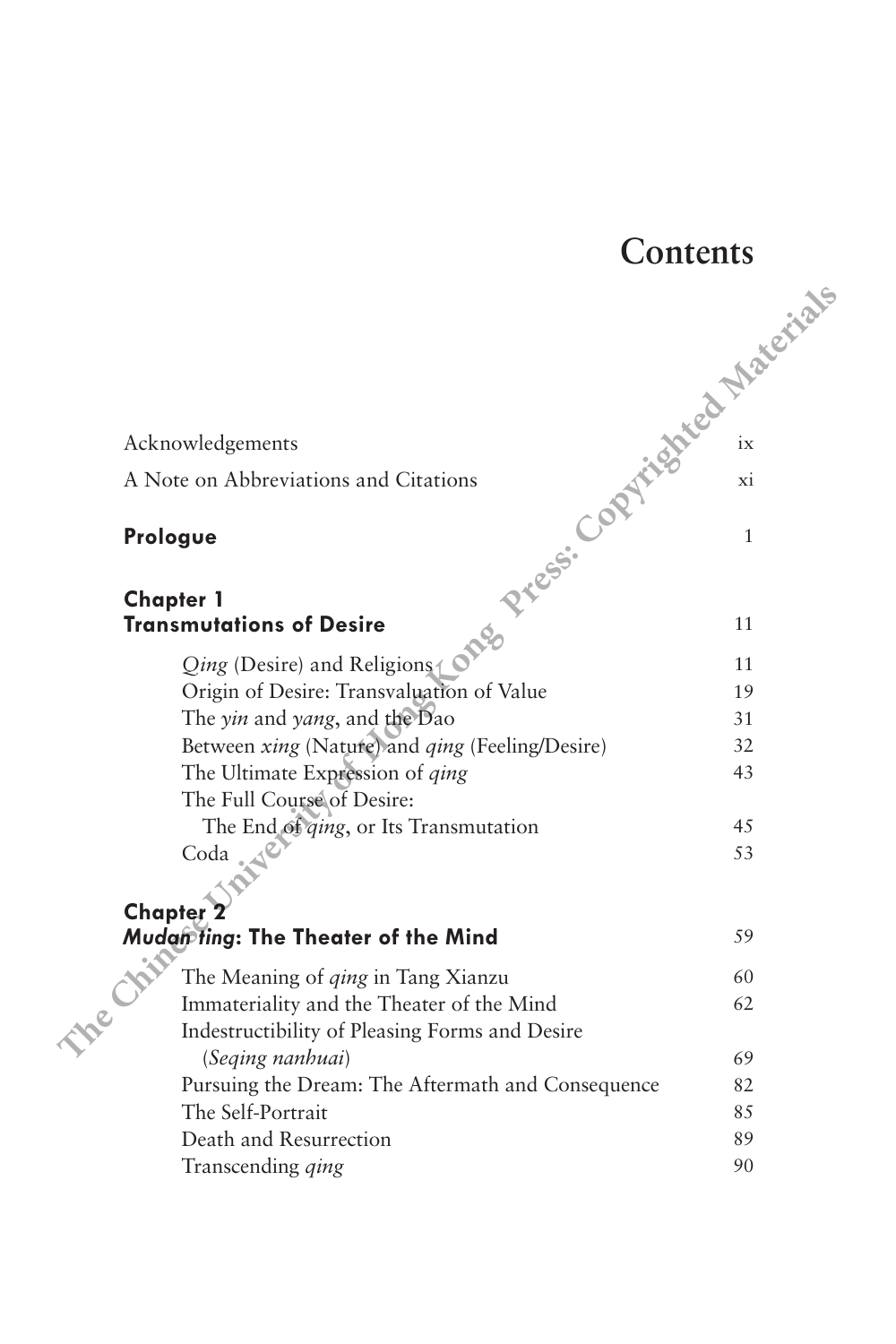## **Chapter 3 Between Union and Separation:** *Xixiang ji* **and the Tragic** 101

"Meng youchun" (Dreaming of a Spring Excursion) 101 "Yingying zhuan" (Yingying's Story) 108<br>Xixiang ji (The Western Wing) 115 *Xixiang ji (The Western Wing)* Ming Commentary Traditions on *Xixiang ji* 120 Jing Shengtan's Recension: An Anatomy of *qing* 122 The Tragic: Form and Vision 125 The Imperfect World: Feng Menglong's Vision of the Tragic 128 **Jin Shengtan's Tragic Vision** 131 Coda 143 **Chinese 3**<br> **here Union and Separation:** *Xixiang ii* and the Tragic 101<br>
"Mingying zhuan" (Dreaming of a Spring Excursion)<br>
"hingying zhuan" (Tingying's Story)<br> *Ming* Commentary Traditions on *Xixiang ii*<br>
Jing She

## **Chapter 4** *Changsheng dian***:** *Qing***, Death, and Redemption** 147

| Hong Sheng's Purist Revision of the Yang Yuhuan Saga | 147  |
|------------------------------------------------------|------|
| Qing: Between Life and Death                         | 151  |
| From Life to Death                                   | 1.54 |
| Qing's Repentance (qinghui) and                      |      |
| the Remedy of Regrets (buhen)                        | 159  |
| Ambiguities of <i>qing</i>                           | 164  |
|                                                      |      |

## **Chapter 5**

| Taohua shan: The Inadequacy of ging and<br>the Metaphysical Solution Revisited | 169   |
|--------------------------------------------------------------------------------|-------|
| $^{\circ}$ <i>Qing</i> and Exterior Values                                     | 169   |
| The Inadequacy of <i>ging</i>                                                  | 173   |
| The Peach Blossom Fan                                                          | 176   |
| Metaphysical Solution Revisited                                                | 180   |
| Concluding Remarks                                                             | 1 Q 1 |

*Qing* and Exterior Values 169 The Inadequacy of *ging* 173 The Peach Blossom Fan 176 Metaphysical Solution Revisited 180 Concluding Remarks 181